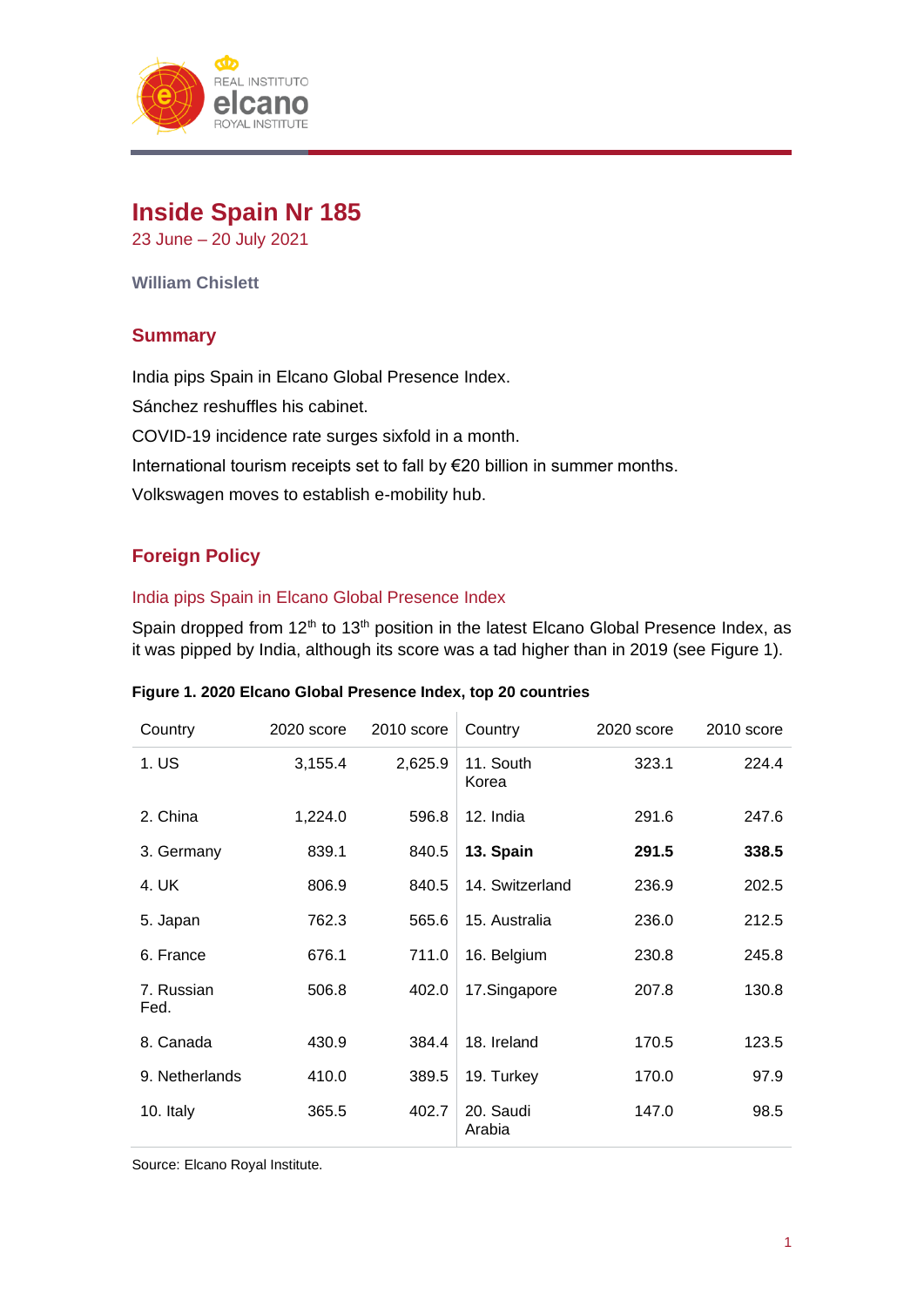The 130 countries covered generate 99% of global GDP and account for 94% of the world's population.

Spain's score in 2020 was below that in 2010, like other European countries including Italy, France and to a lesser extent Germany, because of the impact of the 2008 global financial crisis, and in Spain's case the bursting of its massive property bubble, which plunged the country into a long recession.

The index, the result of adding together 16 indicators of external projection that are aggregated according to the criteria of experts in international relations, measures the ability of countries to project themselves beyond their borders and the extent to which they are participating in and shaping the process of globalisation.

It measures global presence based on three dimensions. First, it ranks a country's economic presence, including outward foreign direct investment and other elements such as energy, services and exports. Secondly, it assesses a country's military presence, which is determined by the number of troops deployed abroad and the equipment available for deployment. And third, it includes statistics on a country's soft presence, which is based on a wide number of factors including exports of cultural products, tourist arrivals and official development aid.

The index does not measure power and nor does it reflect a country's effort to achieve greater internationalisation or its degree of openness. Instead it shows the results of internationalisation and examines the external projection of countries more than the way in which they absorb the external action of other countries within their national territory. The index thus takes into account the exports of manufactured goods, for example, but disregards imports. By comparing a state's presence with its actual power (or influence), it is possible to gauge the extent to which it is punching above or below its weight. Spain is regarded as punching below its weight.

Spain's economic presence (61.9% of its total global presence) was slightly lower, mainly due to the lower exports of goods that were not compensated by the small recovery in outward direct investment (see Figure 2).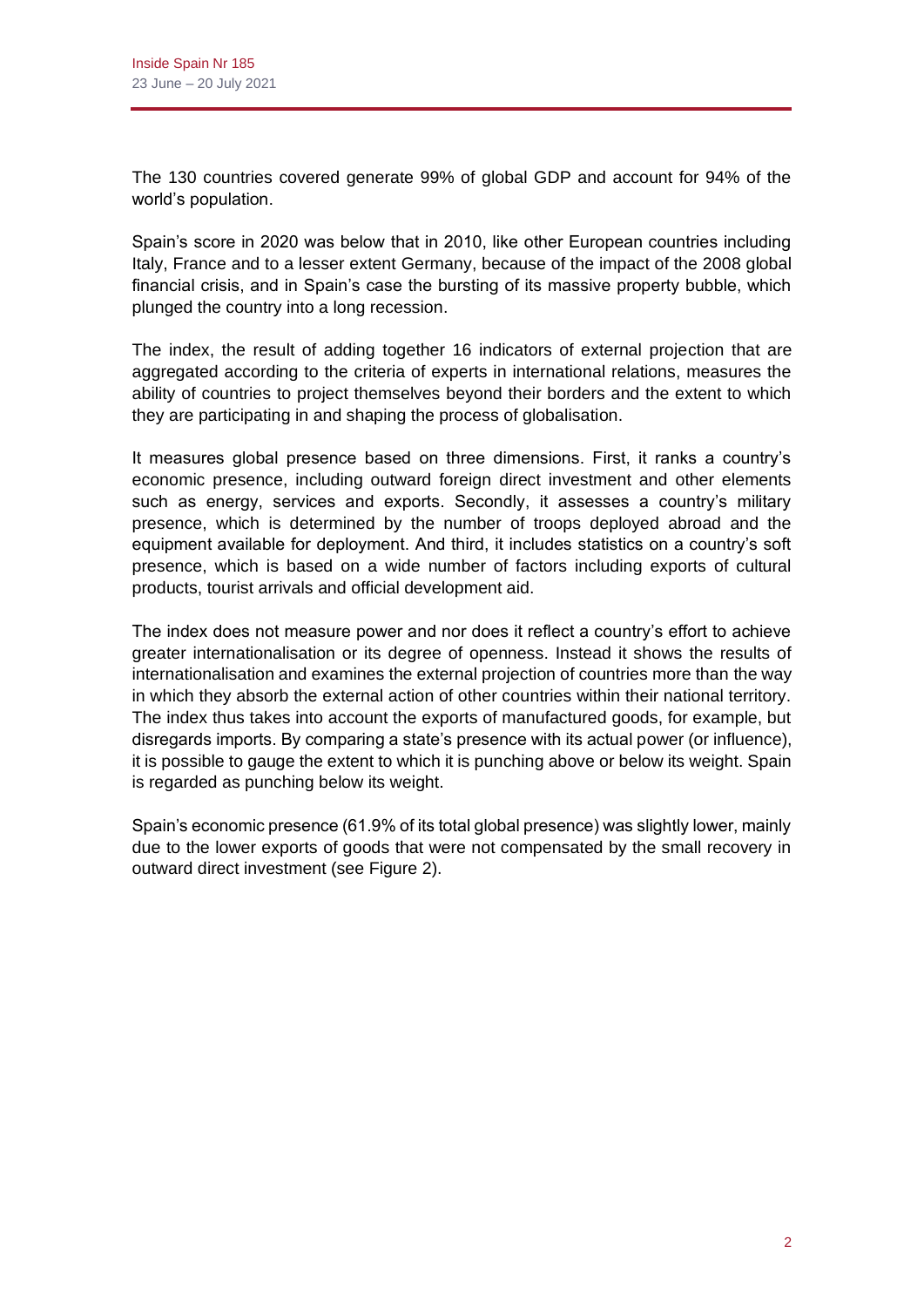# **Figure 2. Spain's global presence index absolute values and % share in the index of the economic, military and soft presence dimensions, 1990-2020**

| Variable                              | 1990  | 1995  | 2000  | 2010  | 2014  | 2016  | 2018  | 2019  | 2020  |
|---------------------------------------|-------|-------|-------|-------|-------|-------|-------|-------|-------|
| <b>Economic presence</b>              | 73.3  | 89.1  | 133.8 | 183.0 | 186.5 | 173.5 | 187.5 | 181.4 | 180.5 |
| % of global presence                  | 48.9  | 52.4  | 61.3  | 66.5  | 66.3  | 63.7  | 63.3  | 62.3  | 61.9  |
| Energy                                | 1.8   | 0.7   | 1.8   | 2.4   | 3.9   | 2.6   | 3.1   | 3.6   | 3.3   |
| Primary goods                         | 6.1   | 9.6   | 9.9   | 12.6  | 14.0  | 13.2  | 14.2  | 14.2  | 13.8  |
| Manufactures                          | 23.5  | 29.3  | 33.0  | 34.8  | 35.6  | 33.9  | 34.9  | 35.2  | 33.5  |
| Services                              | 34.2  | 36.6  | 44.4  | 52.7  | 47.9  | 46.1  | 50.5  | 51.4  | 51.2  |
| Investments                           | 7.8   | 12.9  | 43.9  | 118.0 | 85.1  | 77.7  | 84.8  | 76.9  | 78.8  |
| <b>Military presence</b>              | 46.7  | 46.6  | 46.9  | 53.9  | 33.8  | 33.6  | 35.4  | 36.3  | 36.8  |
| % of global presence                  | 31.2  | 27.4  | 21.5  | 15.9  | 12.0  | 12.3  | 12.0  | 12.5  | 12.6  |
| Troops                                | 0.4   | 7.8   | 12.9  | 12.8  | 3.8   | 4.8   | 7.1   | 8.0   | 8.6   |
| Military equipment                    | 46.3  | 38.8  | 34.0  | 42.3  | 30.0  | 28.8  | 28.3  | 28.3  | 28.2  |
| Soft presence                         | 29.9  | 34.4  | 37.6  | 64.2  | 60.9  | 65.3  | 73.2  | 73.3  | 74.2  |
| % of global presence                  | 19.9  | 20.2  | 17.2  | 19.0  | 21.6  | 24.0  | 24.7  | 25.2  | 25.5  |
| Migrations                            | 1.3   | 1.5   | 2.3   | 7.7   | 7.0   | 6.9   | 6.8   | 6.8   | 6.7   |
| Tourism                               | 17.4  | 14.1  | 13.6  | 15.0  | 17.3  | 17.6  | 19.0  | 19.0  | 18.3  |
| Sports                                | 1.0   | 2.9   | 1.3   | 3.0   | 3.6   | 3.4   | 3.1   | 3.1   | 3.1   |
| Culture                               | 0.4   | 1.1   | 2.3   | 4.4   | 4.4   | 7.5   | 9.3   | 9.7   | 9.6   |
| Information                           | 1.0   | 2.3   | 2.6   | 3.8   | 4.3   | 6.7   | 6.6   | 6.2   | 6.3   |
| Technology                            | 1.1   | 1.4   | 1.3   | 2.5   | 3.7   | 4.0   | 5.0   | 5.1   | 6.1   |
| Science                               | 2.2   | 3.4   | 4.9   | 8.7   | 10.7  | 10.9  | 11.5  | 11.6  | 12.4  |
| Education                             | 1.0   | 2.0   | 3.5   | 3.7   | 4.1   | 3.7   | 4.6   | 4.9   | 4.8   |
| Development cooperation               | 4.6   | 5.6   | 5.8   | 15.4  | 5.7   | 4.6   | 7.2   | 6.8   | 6.9   |
| <b>Global presence index</b><br>value | 149.9 | 170.1 | 218.3 | 338.5 | 281.2 | 272.4 | 296.2 | 290.9 | 291.5 |
| Position in the index                 | 12    | 11    | 11    | 11    | 12    | 13    | 12    | 12    | 12    |

Source: Elcano Royal Institute.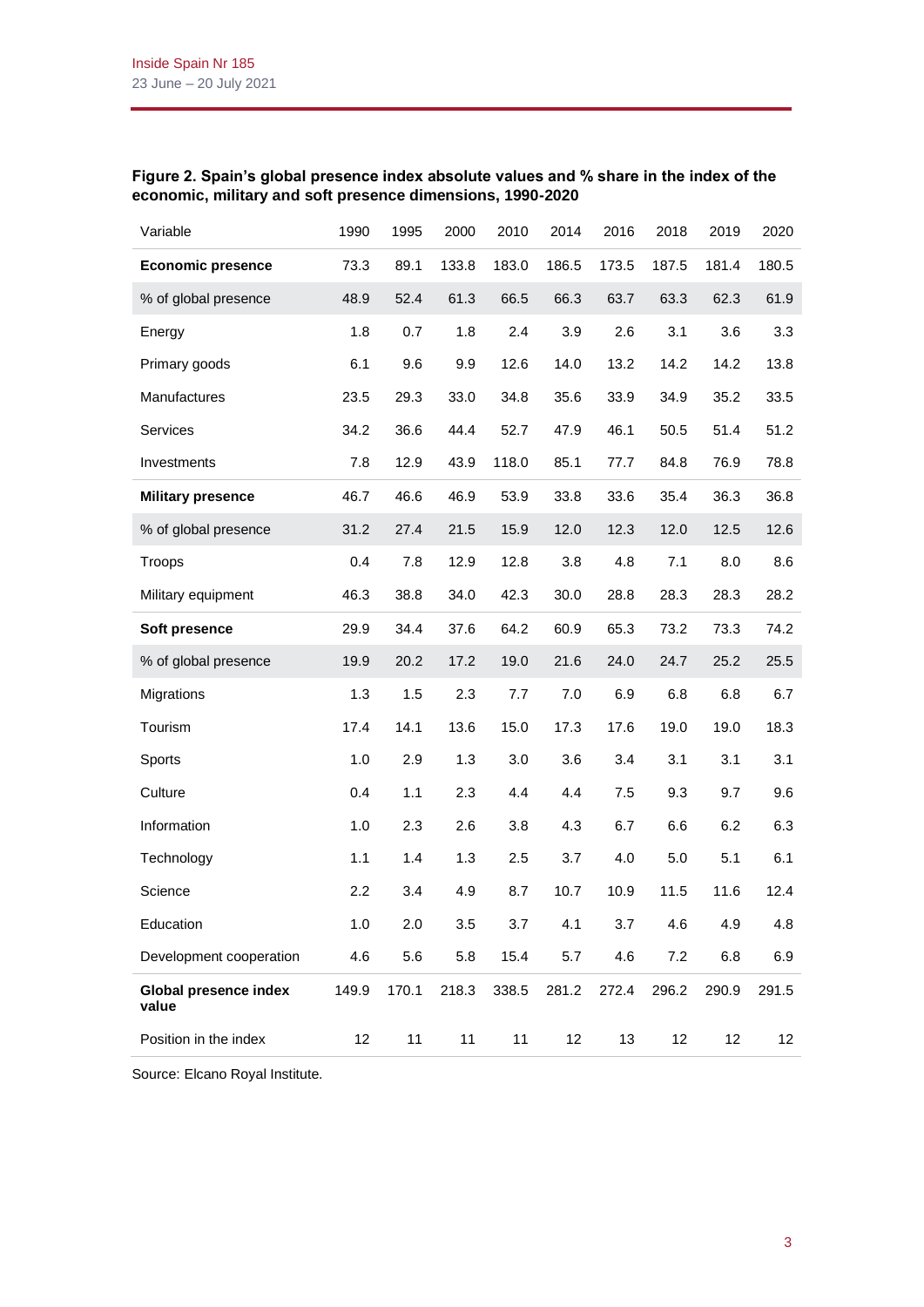#### NGO presses government on 'shameful' deaths of migrants on sea crossings

More than 2,000 people died or disappeared in the first six months of this year while trying to reach Spain by sea, almost as many as in the whole of 2020, according to a [report](https://caminandofronteras.org/monitoreo/monitoreo-del-derecho-a-la-vida-del-primer-semestre-de-2021/) by Caminando Fronteras.

The 2,081 migrants who died in the attempt included 341 women and 96 children compared with 2,170 last year.

Caminando Fronteras said the figures were the worst it had recorded in 14 years of tracking people leaving Africa for Spain.

The most perilous route was the Atlantic one to the Canary Islands, with 1,922 deaths. The dead came from 18 countries.

Helena Maleno, the head of the NGO, called the situation 'catastrophic' and 'shameful'.

#### Foreign Minister victim of Morocco crisis in government reshuffle

Prime Minister Pedro Sánchez appointed José Manuel Albares as the new Foreign Minister in place of Arancha González Laya, who fell foul of the Moroccan government after agreeing for Western Saharan independence leader Brahim Ghali to be treated in a Spanish hospital.

That action in May, viewed by Rabat as a shift in Spain's policy towards the Western Sahara, a Spanish colony until 1975 and annexed by Morocco in 1976, triggered the illegal crossing into the Spanish enclave of Ceuta on the North African coast of more than 12,000 people, including around 1,500 unaccompanied minors, most of whom have been returned.

Ghali heads the Algerian-backed Polisario Front and is President of the self-declared Sahrawi Arab Democratic Republic. The Western Sahara has been home to one of the UN's longest-running peacekeeping forces since 1991.

Albares served as Sánchez's foreign policy advisor from June 2018 until February 2020 when he was appointed Spain's Ambassador in France.

His first task will be to put relations with Morocco, a strategically important country for Spain, back on an even keel. Rabat recalled its Ambassador to Spain.

# **Domestic Scene**

# COVID-19 incidence rate surges sixfold in a month

The respite from the sharp fall in the 14-day incidence rate of COVID cases was shortlived: in a fifth wave, the rate per 100,000 people soared sixfold to 600, (it peaked at 899 on 27 January, 2021) and skyrocketed among 20 to 29-year-olds to 1,794 (see Figure 3).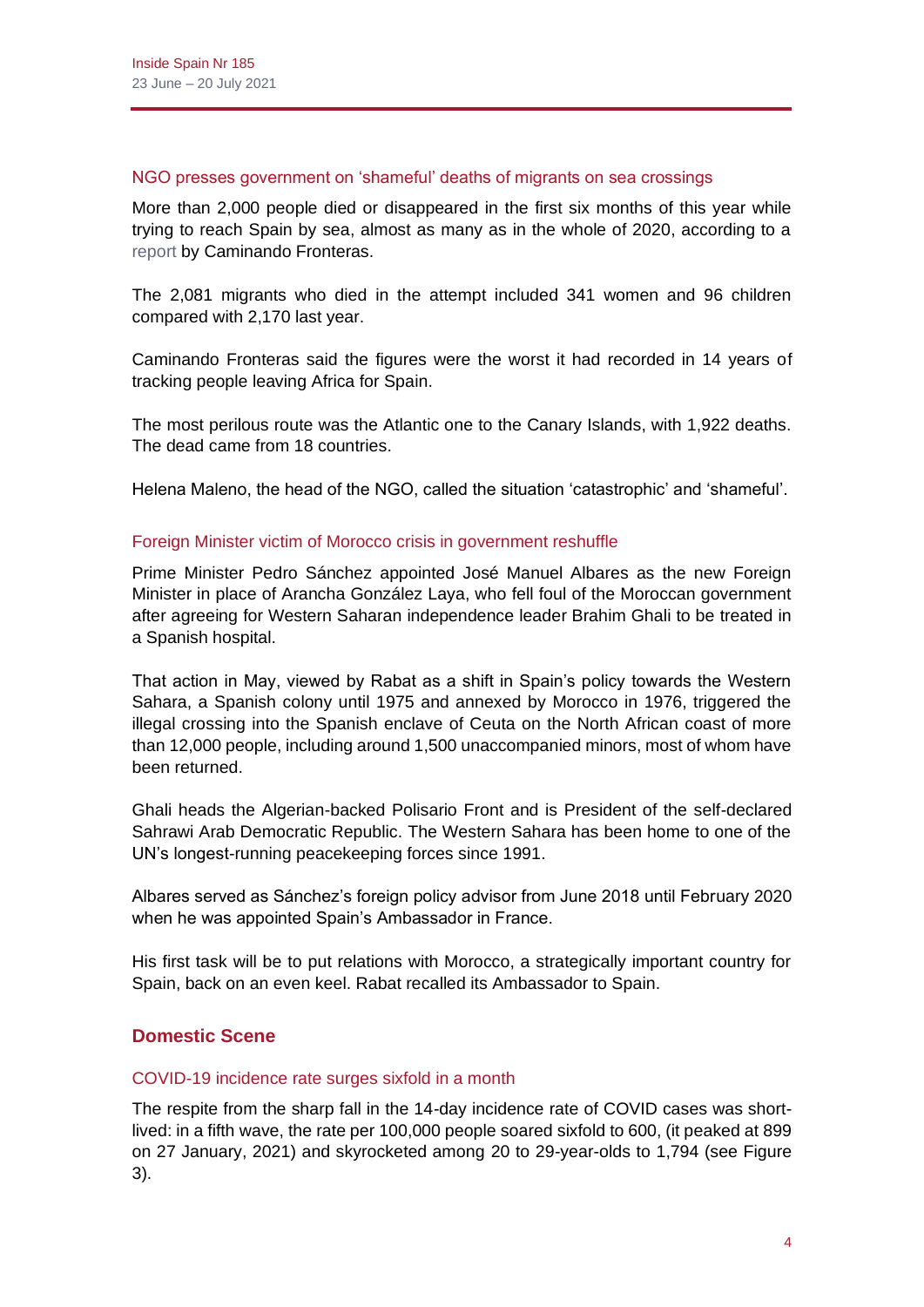|                         | 10 May | 21 June | 19 July |
|-------------------------|--------|---------|---------|
| Andalucía               | 180    | 173     | 425     |
| Aragón                  | 291    | 83      | 767     |
| Asturias                | 95     | 72      | 653     |
| <b>Balearic Islands</b> | 57     | 40      | 652     |
| <b>Basque Country</b>   | 407    | 107     | 494     |
| Canary Islands          | 84     | 94      | 342     |
| Cantabria               | 205    | 89      | 603     |
| Castilla y León         | 166    | 80      | 908     |
| Castilla-La Mancha      | 193    | 67      | 249     |
| Catalonia               | 253    | 92      | 1,298   |
| Extremadura             | 91     | 60      | 413     |
| Galicia                 | 93     | 40      | 448     |
| Madrid                  | 304    | 82      | 493     |
| Murcia                  | 68     | 49      | 285     |
| Navarre                 | 271    | 102     | 908     |
| La Rioja                | 233    | 145     | 463     |
| Valencia                | 36     | 42      | 516     |
| Spain (1)               | 189    | 92      | 599     |

# **Figure 3. Coronavirus (COVID-19) 14-day cumulative number of cases per 100,000 people by region**

(1) Including the North African enclaves of Ceuta and Melilla. As at 19/VII/2021. Source: Health Ministry.

The figures are alarming, but the situation is not as critical as it might seem. Most of the new COVID cases are among young, unvaccinated people who are less likely to fall seriously ill. Daily death rates remain low (the total number of dead is 81,033). Occupancy of beds in intensive care units (ICUs) for COVID cases is around 11% (it peaked at 45% in the third wave), but hospitals are coming under pressure. In Catalonia, 42% of ICU patients have COVID. The key indicator now is the number of hospitalised cases (currently around 7,500), not the number of cases (4.1 million).

Seventy per cent of the adult population (50.8% of the total population) has received at least one vaccination and 57% the full dose (see Figure 4). Only 26.4 % of 20-to-29 year olds have received one vaccination and 13% the full amount.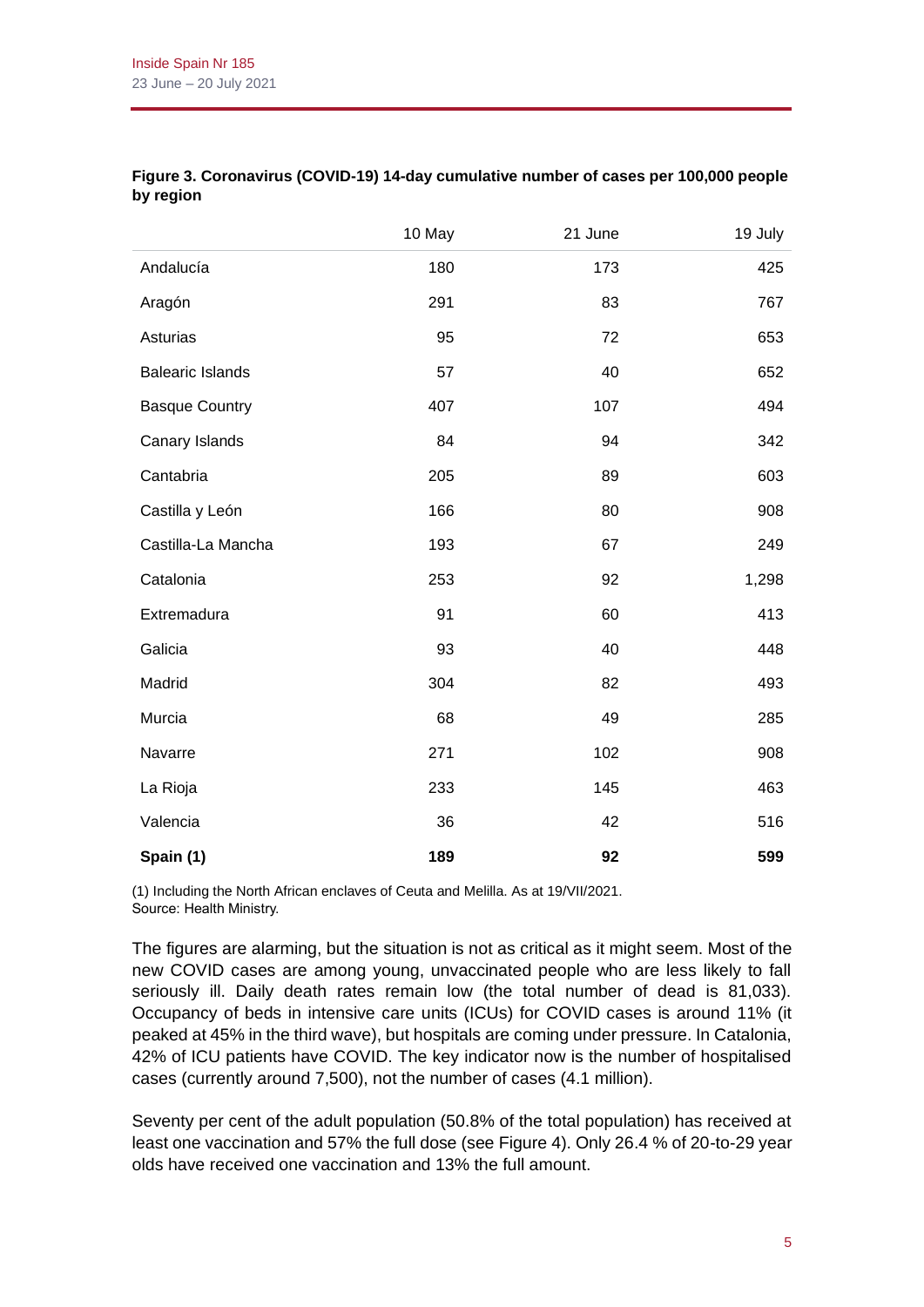|              | +80 | 70-79 | 60-69 | 50-59 |      |      |      | 40-49 30-39 20-29 Average |
|--------------|-----|-------|-------|-------|------|------|------|---------------------------|
| At least one | 100 | 98.8  | 95.8  | 90.7  | 80.4 | 53.2 | 26.4 | 70.0                      |
| Full         | 100 | 97.6  | 81.2  | 85.5  | 62.7 | 21.0 | 13.0 | 57.1                      |

#### **Figure 4. COVID-19 vaccination by age groups (%) (1)**

(1) At 19 July 2021.

Source: Health Ministry.

Restrictions have been re-imposed in Catalonia, Cantabria and Valencia affecting some 8 million people, including night-time curfews. Tenerife sought to reimpose a curfew but the Supreme Court of the Canary Islands said it could not condone a limit on mobility between 12:30am and 6:00am in a bid to avoid illegal parties. The legal obligation to wear a face mask outdoors ended on 26 June.

Spain was beginning to do well until the last week of June when the impact of end-ofcourse school trips to Mallorca in the middle of that month was felt, and more importantly the more deadly Delta variant. More than 1,000 students from six regions got COVID and over 2,000 had to quarantine.

The Health Ministry called for a ban on these trips on the same day (30 June) that the British government added the Balearic Islands to its 'green' watchlist of safe destinations (changed to amber as of 19 July), because of the surge in cases.

Bloomberg ranked Spain sixth out of 53 countries at 28 June (before the surge) in its COVID resilience ranking, based on aspects such as vaccination, mobility and health coverage (see Figure 5).

| Ranking out of 53 countries | Score |
|-----------------------------|-------|
| 1. US                       | 76.0  |
| 2. New Zealand              | 73.7  |
| 5.France                    | 72.8  |
| 6. Spain                    | 72.0  |
| 9.UK                        | 68.7  |
| 26. Italy                   | 63.0  |
| 28. Germany                 | 62.4  |
| 53. Argentina               | 37.0  |

# **Figure 5. COVID-19 resilience ranking**

Source: Bloomberg. As at 28/VI/2021.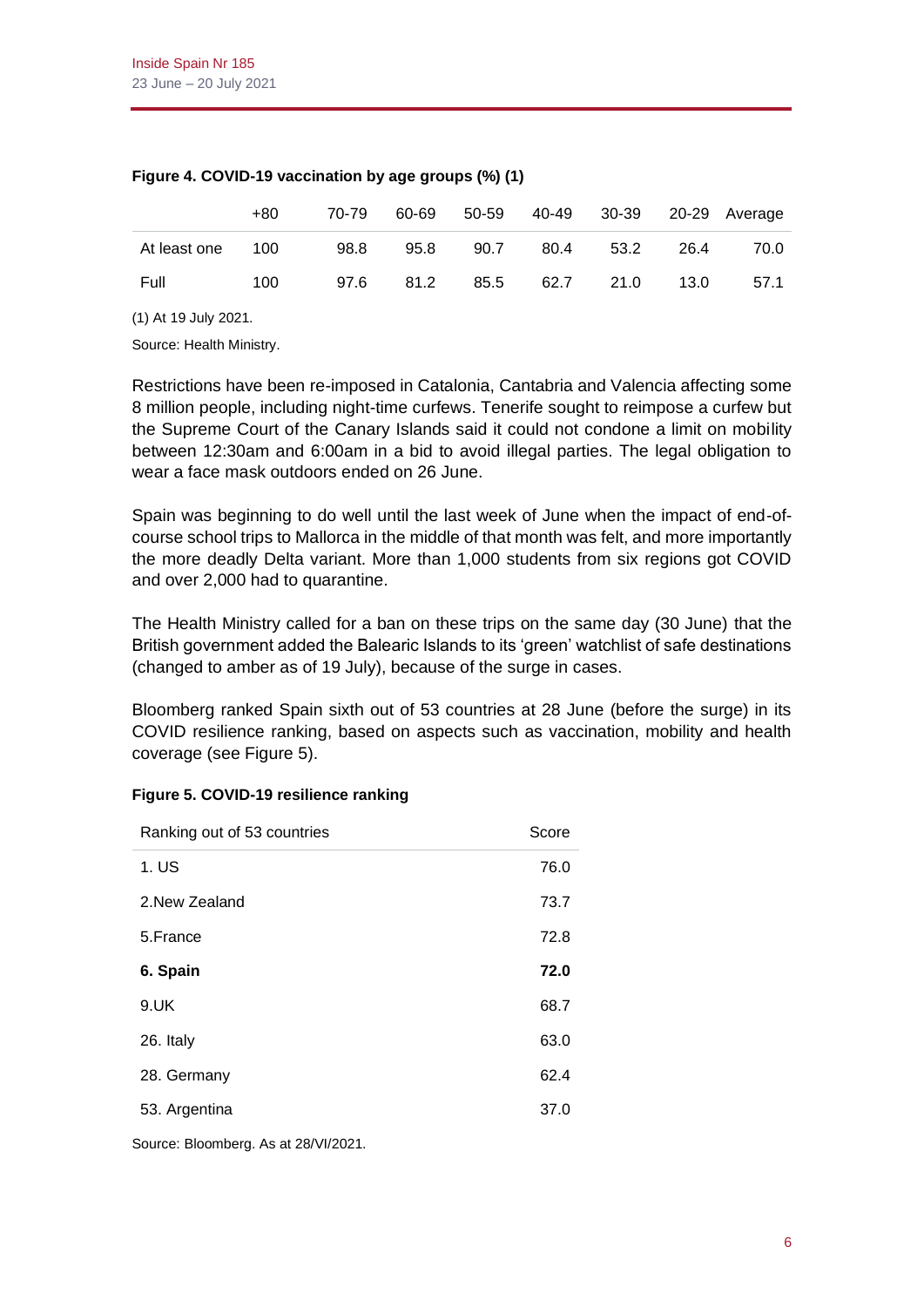As if the government had not got enough on its COVID plate, the Constitutional Court in a split decision (six against five judges) ruled that the strict home confinement in March 2020 included in a national state of alarm to curb the first wave of infection was unconstitutional. It upheld most of the other terms of the state of alarm but the provisions ordering people off the streets except for short shopping trips and other exceptions violated basic rights and should have been suspended under a state of emergency.

The ruling 16 months after the lockdown, in response to an appeal filed by the hard-right VOX, despite the party voting in parliament in favour of the confinement, opens the door to the cancellation of fines for breaching lockdown restrictions.

The government said it respected the decision but did not share it. 'When so much time has gone by, when the state of alarm is over, these doctrinal debates belong more to the academic sphere than any other', said Margarita Robles, the Defence Minister.

# Sánchez reshuffles his cabinet…

Prime Minister Pedro Sánchez replaced seven of his Ministers in a wide reshuffle which made the government more connected with his Socialist party. Among the prominent Ministers to leave were Arancha González Laya, the Foreign Minister (see the section above), and Carmen Calvo, the Deputy Prime Minister.

Those who stayed include Nadia Calviño, the Economy Minister and now Sánchez's deputy, and José Luis Escrivá, in charge of Social Security and Migration. The five Ministers of the hard-left Unidas Podemos, the junior partner in the coalition minority government, remained in their posts.

Four of the new Ministers are female Socialists from local politics. Their appointments brought the number of women in the 22-strong cabinet to 14, 63.6% of the total, making it the most feminist in Europe.

The biggest surprise was the departure of Iván Redondo, Sánchez's chief of staff and a political consultant with no political affiliation, who is credited with catapulting Sánchez to power in May 2018 after the Socialists won a vote of no confidence against the Popular Party (PP) government of Mariano Rajoy. Censure motions in Spain have to include a candidate for Prime Minister.

Redondo was not popular among the Socialist 'barons', having previously worked for the PP. He was replaced by Óscar López, a former Socialist Senator and MP.

In his three years as Prime Minister, following the success in a no confidence vote and two general elections, Sánchez has made 38 ministerial appointments. Some have lasted days, months or just over a year. Of the initial seven, seven are left. In the Culture and Health Ministries, there have been four Ministers.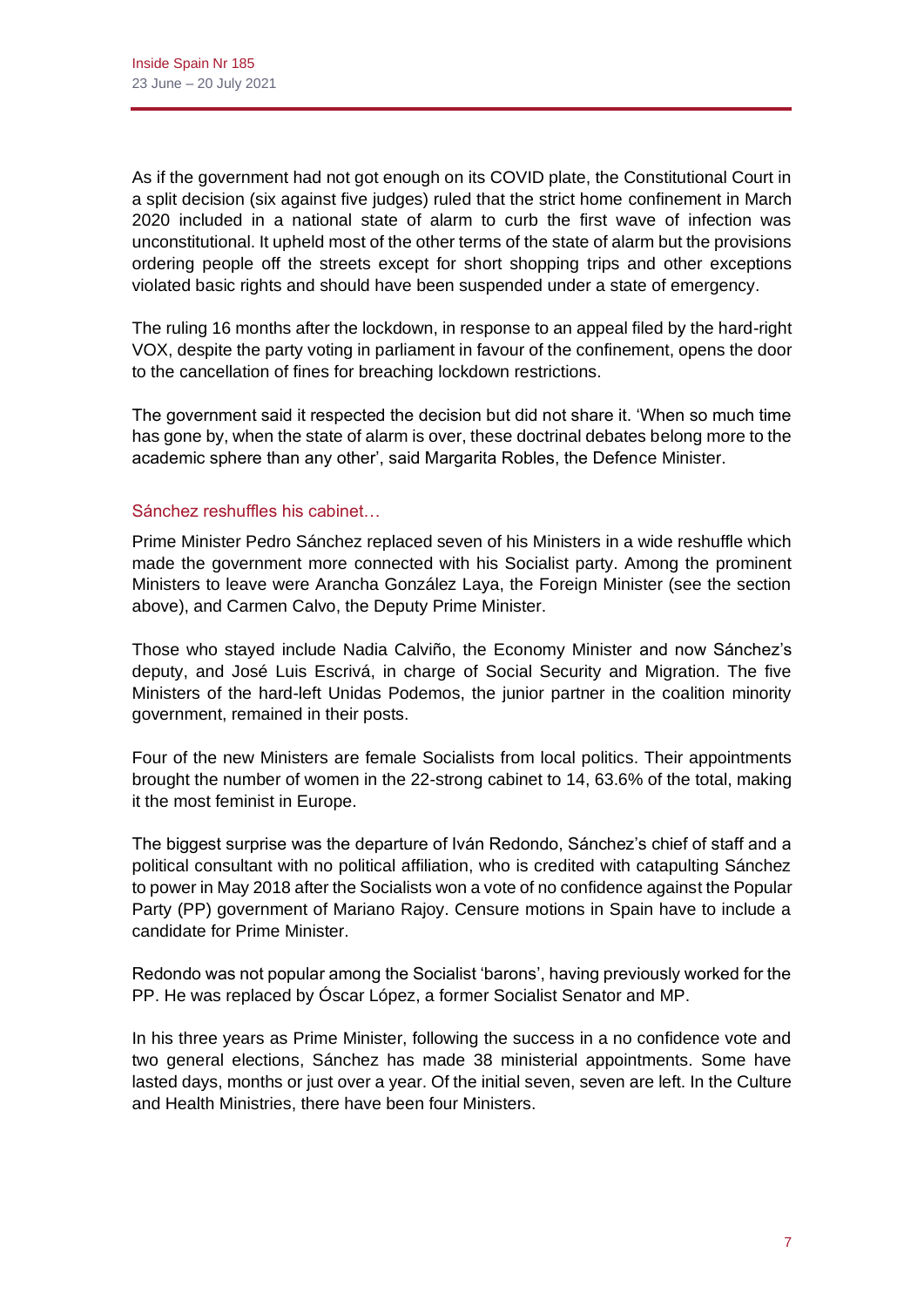Sánchez has publicly ruled out an early election –not due until November 2023– unless he loses the parliamentary support that maintains the government in power, most notably 13 MPs of the pro-independence Catalan Republican Left (ERC). He challenged the Popular Party to present a censure motion.

# … Warns the pardoned Catalan secessionists not to reoffend

Prime Minister Pedro Sánchez fired a warning shot at the nine jailed Catalan secessionists let out of prison last month on pardons, telling them the full force of the law would be applied if they launched another unconstitutional referendum on independence like the one in 2017.

He also ruled out an agreed referendum on breaking away from Spain, and left the door open for a consultation on increased powers of autonomy for Catalonia. The central and Catalan governments will formally meet on 2 August for the first time since 2018.

'He says there will be no referendum [on independence]', said Gabriel Rufián, the spokesman in parliament of Republican Left of Catalonia (ERC), which gives the Socialist-led minority coalition government support in Congress, unlike the other main pro-independence party, Junts per Catalunya (JxCat). 'He also said there would be no pardons, so give us time'.

The more pragmatic ERC compared to the maximalist JxCat leads the Catalan government since May, and not JxCat as before. This, combined with the pardons, has taken some of the heat out of the independence debate, at least for the time being. JxCat calls the upcoming negotiations between the Catalan and central government a 'farce'.

Oriol Junqueras, ERC's leader and the former Deputy Premier in the previous JxCat-led government, and one of the nine released from prison, visited the former Premier, Carles Puigdemont, a fugitive from justice, in Belgium where he has been in self-imposed exile since November 2017. The meeting was apparently amicable, although Junqueras spent three and a half years in prison and Puigdemont has been living in comfort.

The Court of Auditors is claiming €1.9 million each from Puigdemont and Junqueras for using public funds to promote the independence cause abroad through the Catalan government's Diplocat offices. They are among 39 former Catalan officials facing the seizure of assets including properties if they cannot meet the claims.

The Catalan government has created a  $\epsilon$ 10 million fund to cover the claims. Legal experts questioned the fund's legality as the decree law does not meet various requirements.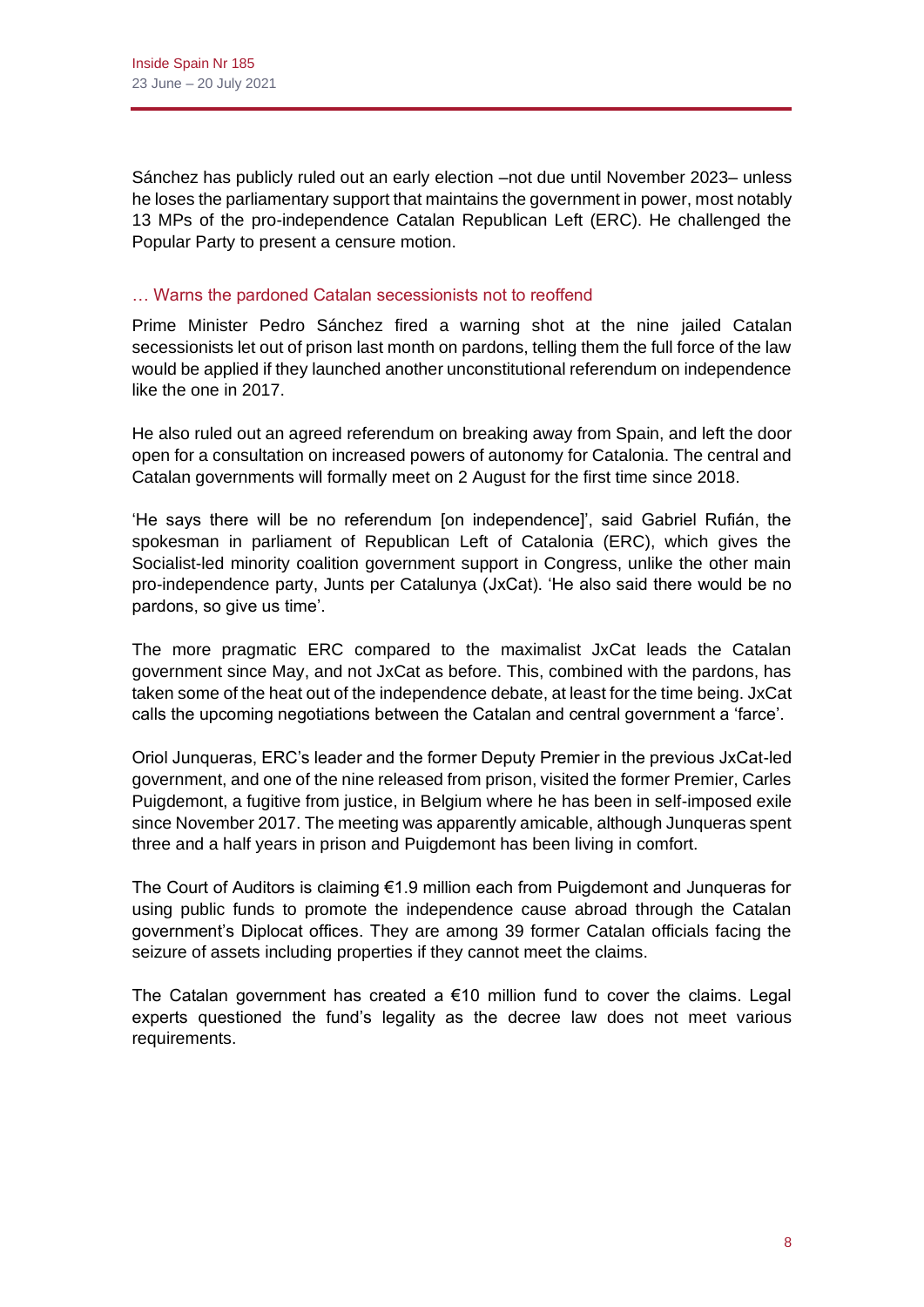# **The Economy**

# International tourism receipts set to fall by €20 billion in summer months

The surge in the COVID incidence rate, fuelled by the Delta variant, and, as a result, the UK's decision to move the Balearic Islands from the green watchlist to amber, coupled with recommendations by the French and German governments against travelling to Spain, have dealt another severe blow to the vital tourism sector. The Balearics were the only part of Spain not on the amber list.

Arrivals in the UK from amber list countries who are not fully vaccinated need a day 2 and day 8 test, and to quarantine for 10 days. The Test to Release scheme remains an option for non-fully vaccinated travellers returning from amber countries to shorten their quarantine period.

Exceltur, which represents the tourism sector, estimates revenue for the summer months will be €20 billion lower than in 2019, the last 'normal' year, when the sector generated more than 12% of GDP and Britons made up around 20% of the 83.7 million total international tourists. Their number in the first five months of 2021 was 93% lower yearon-year at 130,826 (see Figure 6). The total number of tourists was down 70% at 3.2 million. The sector generated less than 5% of GDP in 2020 and the prospect for this year is no better, unless there is a sudden pick-up.

|                    | January-May | Year-on-year fall (%) |
|--------------------|-------------|-----------------------|
| France             | 749,065     | 44.9                  |
| Germany            | 669,647     | 48.5                  |
| Italy              | 176,116     | 68.1                  |
| Portugal           | 156,298     | 58.9                  |
| <b>Netherlands</b> | 143,514     | 68.4                  |
| Belgium            | 136,554     | 56.9                  |
| <b>UK</b>          | 130,826     | 93.5                  |
| Total              | 3,203,033   | 69.7                  |

#### **Figure 6. International tourists by main country of residence, January-May 2021 (1)**

(1) Excludes this who only stay one night or are in transit. Source: INE.

In the 16 months of the pandemic, Spain has lost €150 billion in tourism receipts, roughly what the sector earned in 2019, according to Exceltur.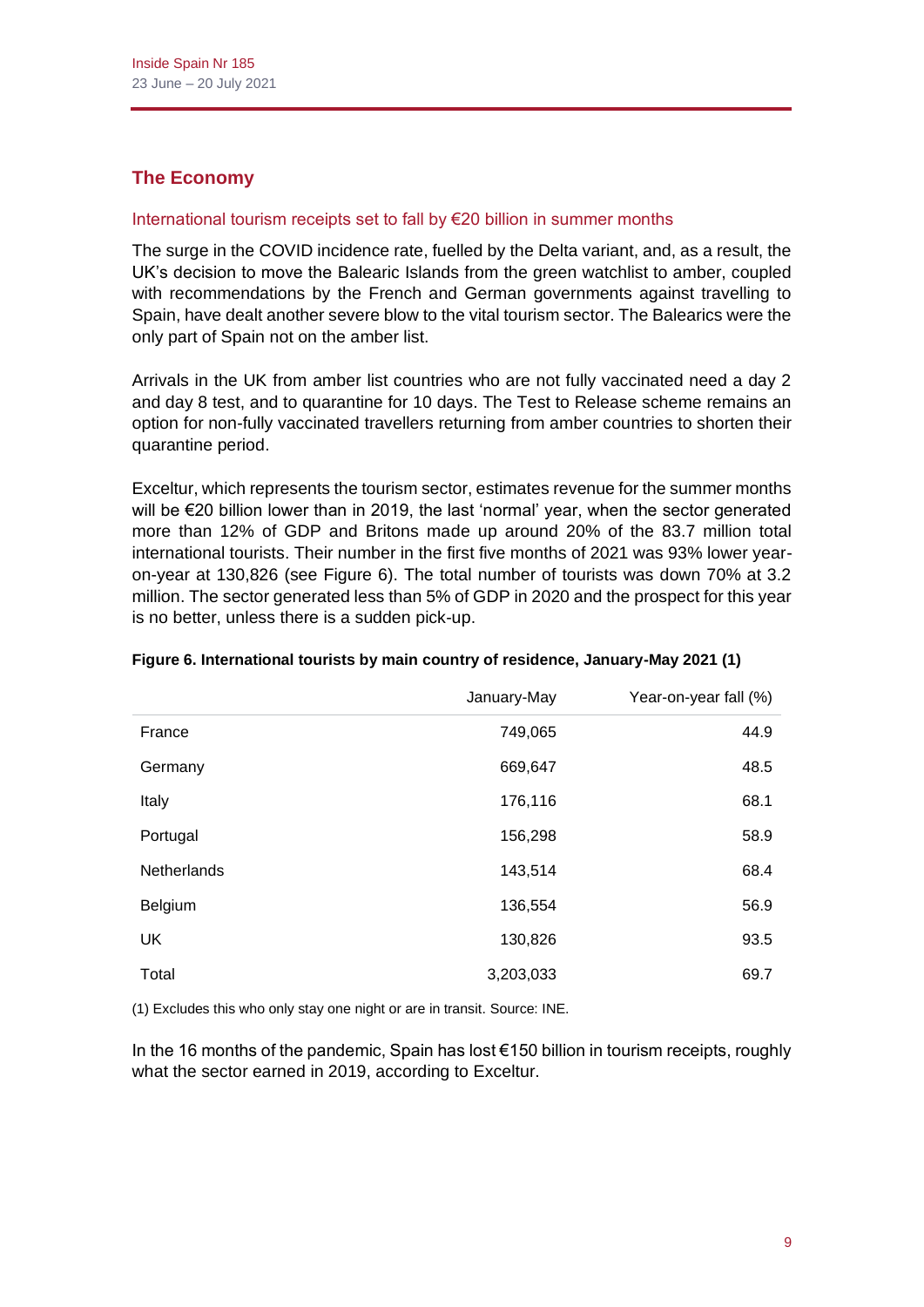#### Government approves pension reform, doubts on its effectiveness

The government's bill to make the ailing pay-as-you-go state pension system more sustainable restores inflation-linked annual rises in payments, introduces measures to move the effective retirement age closer to the statutory age (currently 65.5 years) and does away with a factor based on variables pivotal to the social security system such as revenue, expenditure and the number of pensions.

The reforms get rid of those made in 2013 by the Popular Party government and will be followed by others. Pension experts said these first reforms will not have much of an overall impact and could push up expenditure unless corrected by other measures, including a yet to be defined intergenerational equity mechanism. The social security deficit was 2.6% of GDP in 2020.

The pension system is under strain from the upcoming retirement (as of 2025) of the baby-boom generation (those born between the late 1950s and the mid-1960s), which in Spain arrived 12 years later than many other EU countries. Between 1958 and 1977, close to 14 million babies were born, 2.5 million more than in the previous 20 years and 4.5 million more than in the following 20 years.

Spain has also undergone profound demographic changes over the last 30 years: a sharp fall in the fertility rate, higher life expectancy and in recent years the arrival of fewer immigrants. The United Nations forecasts there will be 78 people in Spain over the age of 65 per 100 people aged 20-64 (the working population) in 2050 against 33 currently, and 53 and 31, respectively, in OECD countries on average.

Today's 65-year-olds can expect to live three years longer than those who were 65 in 1991, and five years less than those who will be 65 in 2050.

According to BBVA's Research Department, reinstating inflation linked pensions –the 2013 reforms limited annual rises to 0.25% and capped the maximum increase at 0.5 points above inflation if the system could afford it– will push up spending by 2.3 percentage points of GDP by 2040.

The European Commission demanded pension and other reforms before releasing the first tranche ( $\epsilon$ 9 billion) this month of the  $\epsilon$ 69.5 billion of grants from its NextGenerationEU (NGEU) COVID-19 recovery fund. Brussels can be expected to keep up the pressure on Spain to put its pension house in order.

#### Rise in inward and outward foreign direct investment

Foreign direct investment (FDI) flows to Spain rose 4.7% to €8.9 billion in 2020 and outflows increased 9.2% to €21.4 billion (see Figure 7), according to UNCTAD's 2021 World Investment Report.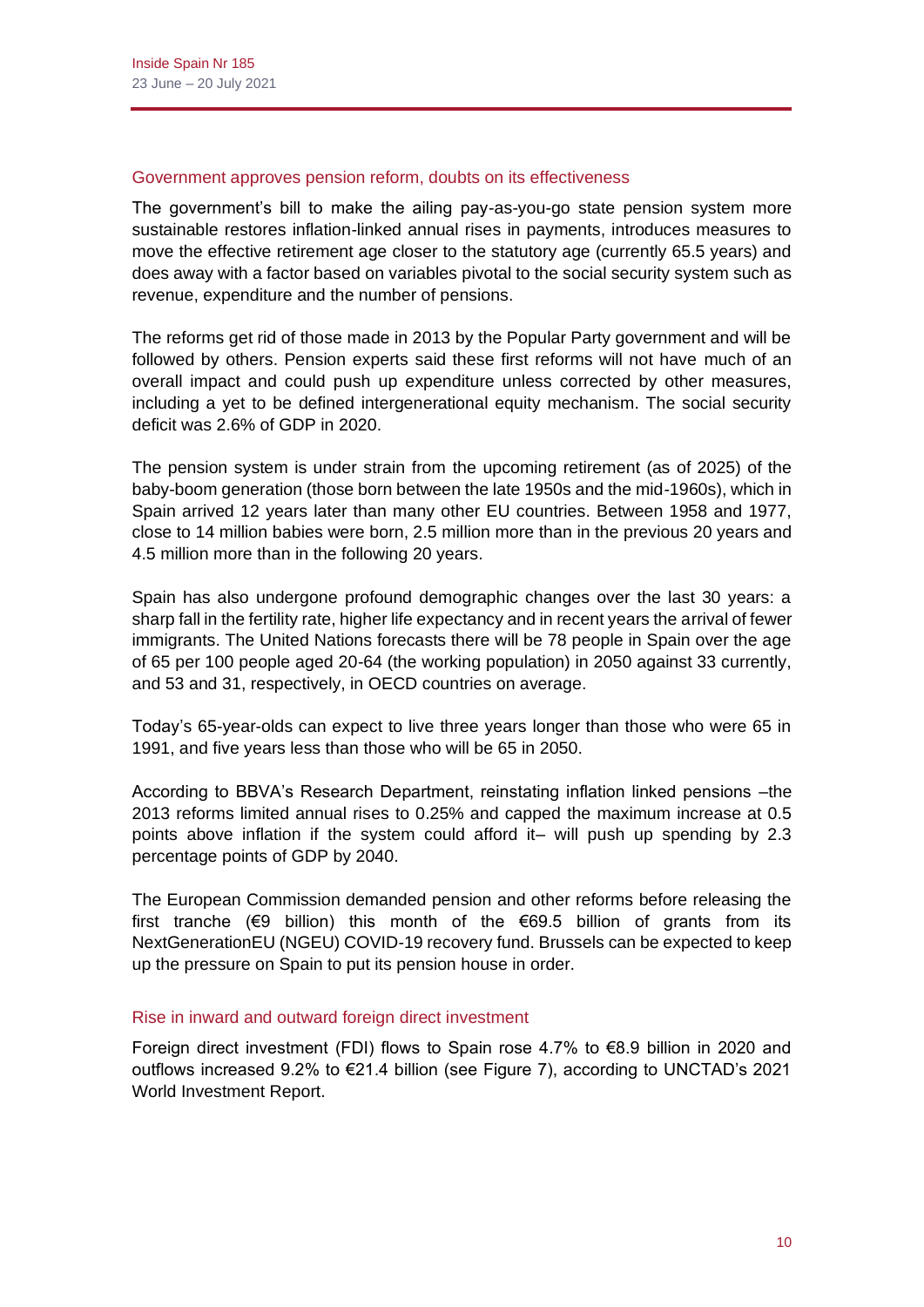|              | 2016  | 2017 | 2018 | 2019 | 2020   |
|--------------|-------|------|------|------|--------|
| France       | 23.1  | 24.8 | 38.2 | 33.9 | 17.9   |
| Germany      | 15.6  | 48.6 | 62.0 | 54.0 | 35.6   |
| Italy        | 28.5  | 24.0 | 37.7 | 18.1 | $-368$ |
| <b>Spain</b> | 31.6  | 41.9 | 53.5 | 8.5  | 8.9    |
| UK           | 258.7 | 96.3 | 65.3 | 45.4 | 19.7   |

# **Figure 7. FDI inflows, 2016-20 (US\$ billion)**

Source: World Investment Report 2021, UNCTAD.

#### **Figure 8. FDI outflows, 2016-20 (US\$ billion)**

|         | 2016        | 2017  | 2018  | 2019   | 2020    |
|---------|-------------|-------|-------|--------|---------|
| France  | 64.8        | 35.9  | 105.6 | 38.7   | 44.2    |
| Germany | 63.7        | 86.5  | 86.2  | 139.3  | 34.9    |
| Italy   | 16.2        | 24.5  | 32.8  | 19.8   | 10.3    |
| Spain   | 43.9        | 56.0  | 37.7  | 19.7   | 21.4    |
| UK      | $-37.60(1)$ | 142.4 | 41.4  | $-6.0$ | $-33.4$ |

(1) Disinvestments greater than investments.

Source: World Investment Report 2021, UNCTAD.

The outflows included a US\$6 billion deal by Telefónica to build a fibre-optic network in Germany.

The stock of inward investment in 2020 stood at US\$853.4 billion, up from US\$763.2 billion in 2019 (see Figure 9). The rise partly reflected the euro/dollar exchange rate. Spain's figures are in euros and UNCTAD's in dollars for all countries.

#### **Figure 9. FDI inward stock, 2000, 2010 and 2020 (US\$ billion)**

|              | 2000  | 2010    | 2020    |
|--------------|-------|---------|---------|
| France       | 184.2 | 630.7   | 968.1   |
| Germany      | 470.9 | 955.8   | 1,059.3 |
| Italy        | 122.5 | 328.0   | 485.8   |
| <b>Spain</b> | 156.3 | 628.3   | 853.4   |
| UK           | 439.4 | 1,068.1 | 2,206.2 |

Source: World Investment Report 2021, UNCTAD.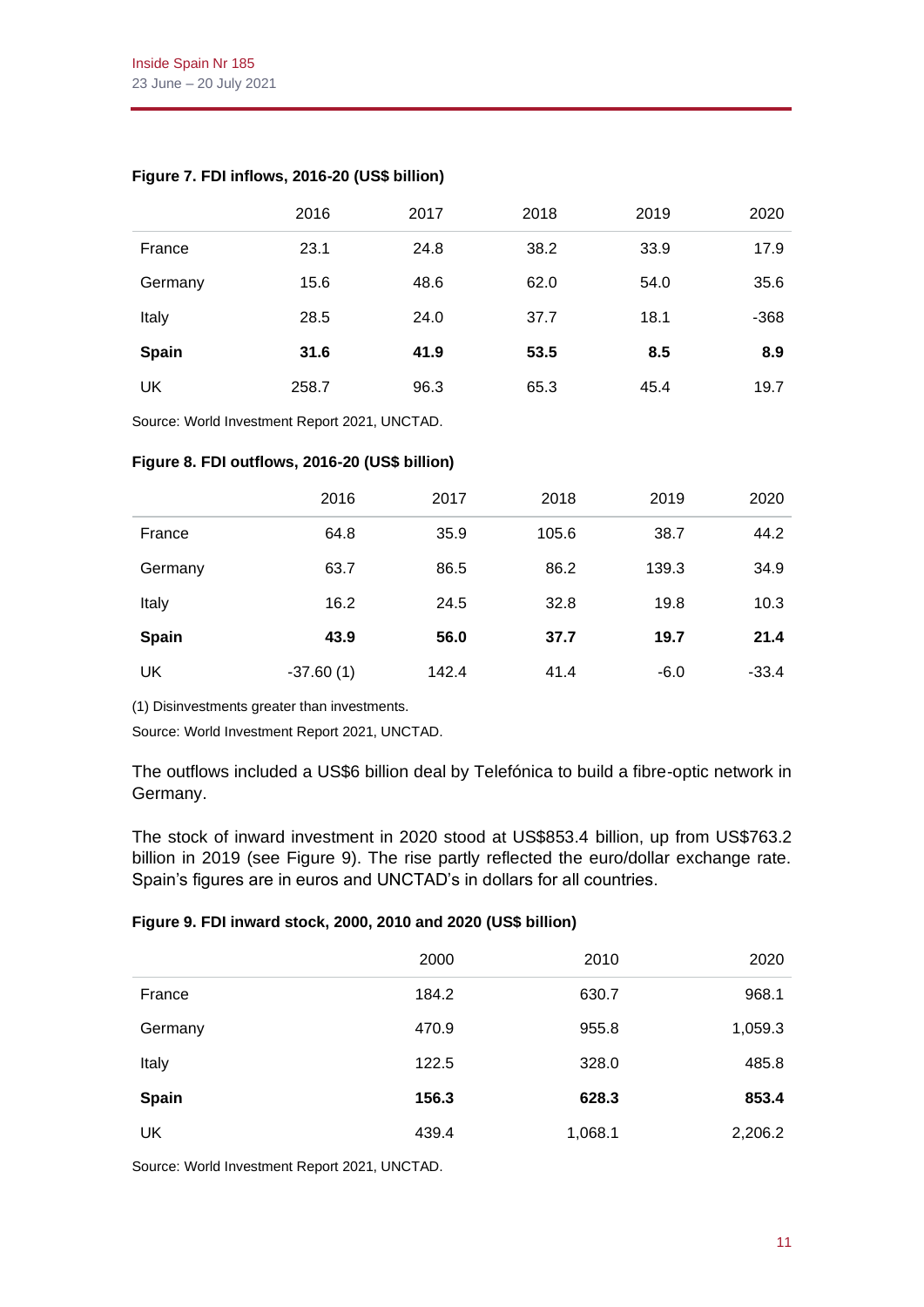The stock of outward direct investment stood at US\$624.8 billion, slightly down from US\$626.3 billion (see Figure 10).

|         | 2000  | 2010    | 2020    |
|---------|-------|---------|---------|
| France  | 365.8 | 1,172.9 | 1,721.8 |
| Germany | 483.9 | 1,364.5 | 1,977.2 |
| Italy   | 169.9 | 491.2   | 596.1   |
| Spain   | 129.2 | 653.2   | 624.8   |
| UK      | 940.2 | 1,686.2 | 2,055.4 |

#### **Figure 10. FDI outward stock, 2000, 2010 and 2019 (US\$ billion)**

Source: World Investment Report 2021, UNCTAD.

Spain's stock in Latin America is the second largest after the US (see Figure 11) and the 10<sup>th</sup> in landlocked developing countries (see Figure 12).

#### **Figure 11. Top 10 investor countries in Latin America by FDI stock, 2019 (US\$ billion)**

|                    | US\$ bn |               | US\$ bn |
|--------------------|---------|---------------|---------|
| US                 | 260     | Chile         | 62      |
| <b>Spain</b>       | 150     | <b>France</b> | 47      |
| <b>Netherlands</b> | 143     | Germany       | 38      |
| Luxembourg         | 106     | South Korea   | 38      |
| Canada             | 73      | Italy         | 38      |

Source: World Investment Report 2021, UNCTAD.

#### **Figure 12. Top 10 investor countries in landlocked developing countries by FDI stock, 2019 (US\$ billion)**

| US\$ bn |
|---------|
| 6       |
| 4       |
| 4       |
| 4       |
| 3       |
|         |

Source: World Investment Report 2021, UNCTAD.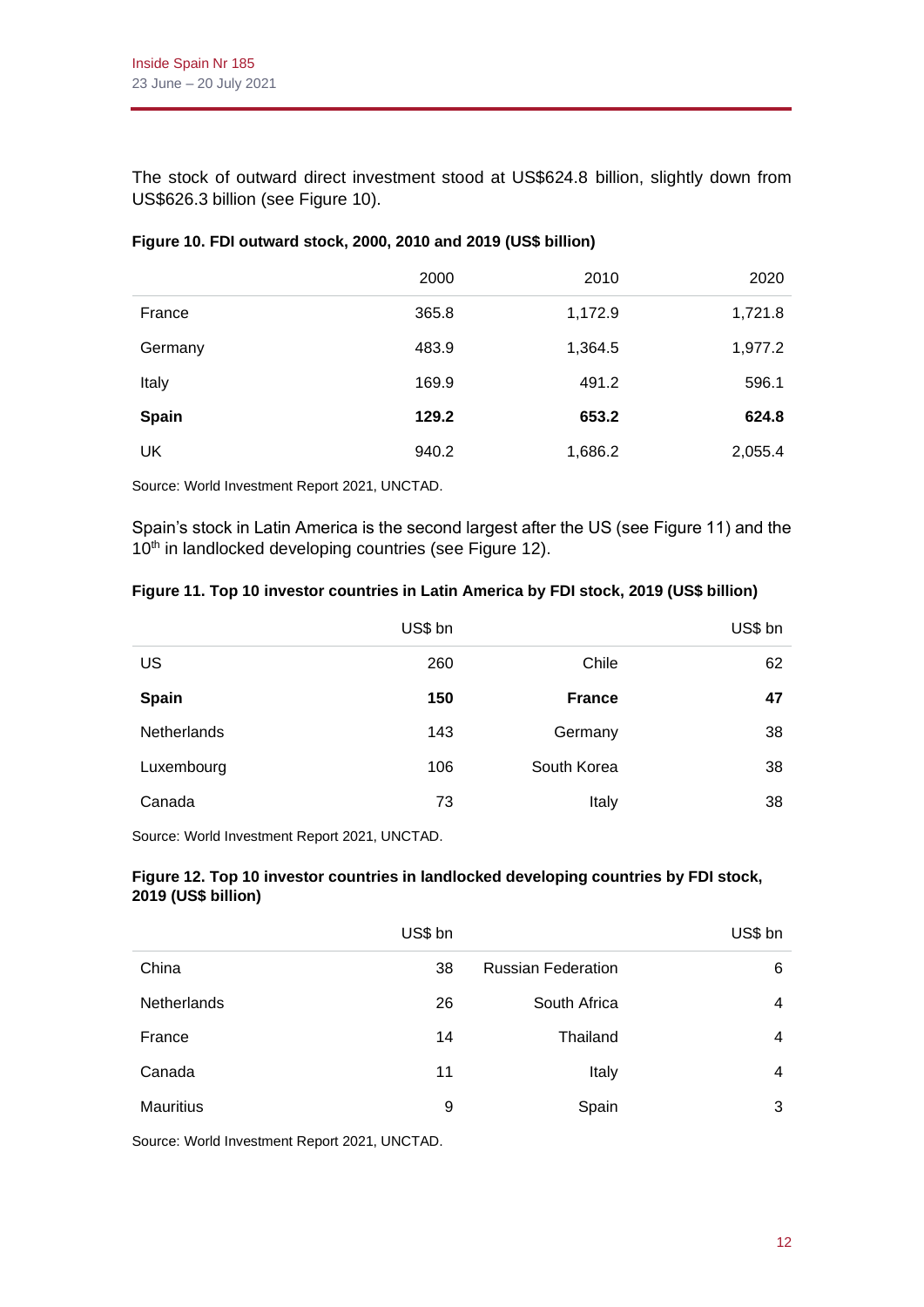#### Number of millionaires rises

There were more millionaires in Spain in 2020 for the ninth year running, according to the World Wealth Report of Capgemini which tracks high net-worth individuals.

Those with investable assets of at least US\$1 million (€865,726), excluding their primary residence, collectibles, consumables and consumer durables, rose slightly from 235,400 to 236,000, the 15<sup>th</sup> highest count in the world (see Figures 13 and 14).

#### **Figure 13. Number of millionaires, 2010-20 (thousands)**

|  |  |  |  | 2010 2011 2012 2013 2014 2015 2016 2017 2018 2019 2020            |  |
|--|--|--|--|-------------------------------------------------------------------|--|
|  |  |  |  | 140  137.3  145  161  178  192.5  202.1  224.2  224.3  235.4  236 |  |

Source: Capgemini, 2021 World Wealth Report.

#### **Figure 14. Top countries with millionaires, 2020**

|             | Thousands |                           | Thousands |
|-------------|-----------|---------------------------|-----------|
| US          | 6,575     | Italy                     | 301       |
| Japan       | 3,537     | Netherlands               | 299       |
| Germany     | 1,535     | Australia                 | 295       |
| China       | 1,461     | India                     | 278       |
| France      | 774       | South Korea               | 261       |
| UK          | 573       | Iran                      | 250       |
| Switzerland | 459       | Spain                     | 236       |
| Canada      | 403       | <b>Russian Federation</b> | 218       |

Source: Capgemini, 2021 World Wealth Report.

The number dropped in 2008, 2010 and 2011 following the bursting of a massive property bubble and recession, and since then has risen every year.

# **Corporate Scene**

#### Volkswagen moves to establish e-mobility hub

Volkswagen, which took over Spain's car maker SEAT in 1986, plans to make Spain a key part of its global electrification plan by building a battery plant. This would make Spain the third location after Sweden and Germany for one of six gigafactories in Europe.

VW will apply for funds for the plant from the government's Strategic Project for Economic Recovery and Transformation (PERTE), part of the NextGenerationEU (NGEU) fund.